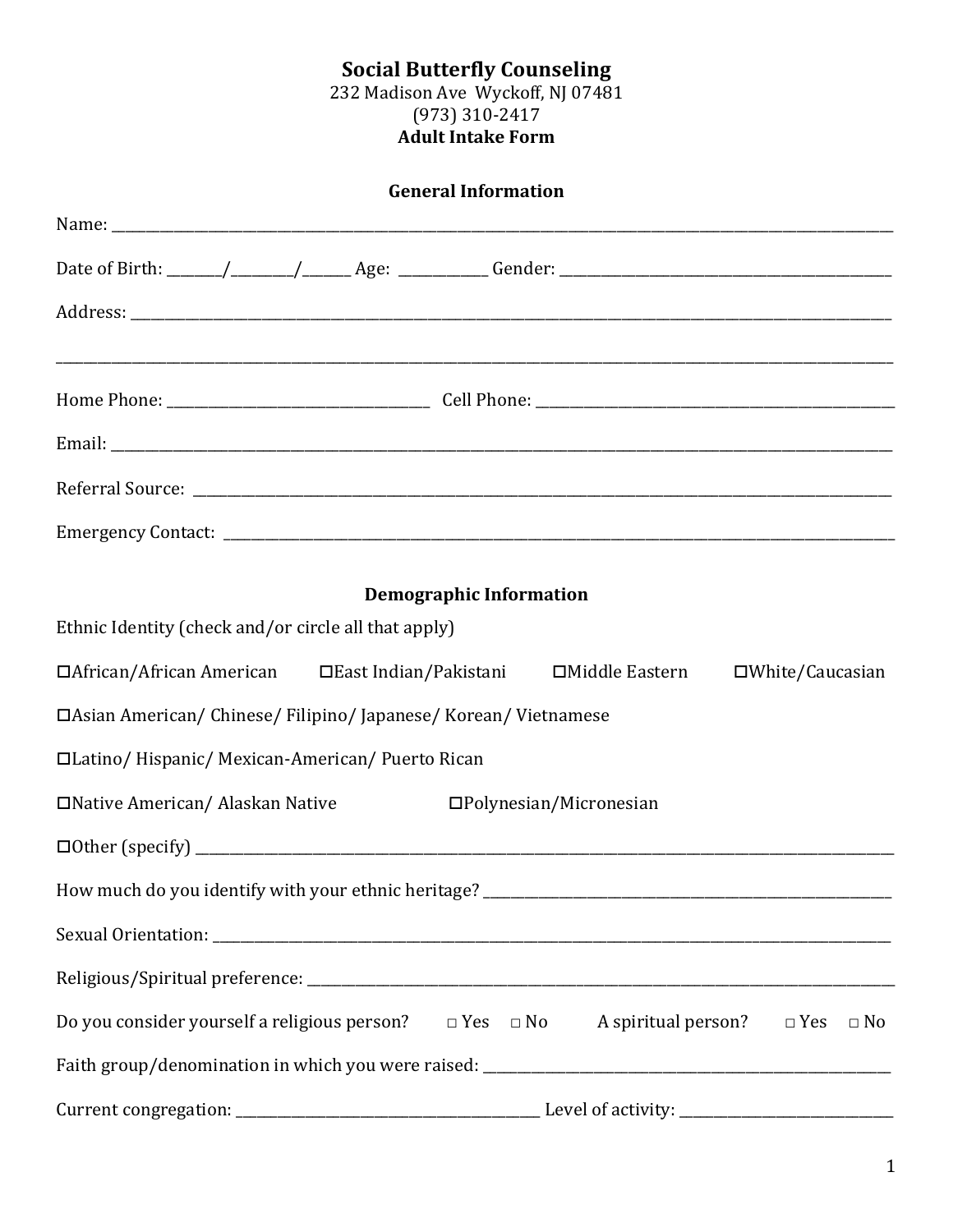## **Family Information**

If you have any children, list here:

| Name of Child | Date of Birth | Age | Relationship with Child (good, poor, etc.) | Lives with you? |                |
|---------------|---------------|-----|--------------------------------------------|-----------------|----------------|
|               |               |     |                                            | <b>YES</b>      | N <sub>O</sub> |
|               |               |     |                                            | <b>YES</b>      | N <sub>O</sub> |
|               |               |     |                                            | <b>YES</b>      | N <sub>O</sub> |
|               |               |     |                                            | <b>YES</b>      | N <sub>O</sub> |

Marital:

| Are you currently in a romantic relationship? $\Box$ Yes $\Box$ No                 |  |
|------------------------------------------------------------------------------------|--|
| Marital status (circle): single / married / divorced / remarried / living together |  |
|                                                                                    |  |
|                                                                                    |  |
|                                                                                    |  |
| List others who may live with you, including ages, occupations:                    |  |
|                                                                                    |  |
|                                                                                    |  |
|                                                                                    |  |
|                                                                                    |  |

# **Family History**

Please select any past, present, or impending social problems in your family:

# **Family Mental Health History**

Please indicate if there is a history of mental health problems in your family. If so, indicate the family member.

|                         | Yes (If yes, who?) | N <sub>o</sub> |
|-------------------------|--------------------|----------------|
| Alcohol/Substance Use   |                    |                |
| Anxiety                 |                    |                |
| Depression              |                    |                |
| Domestic Violence       |                    |                |
| <b>Eating Disorders</b> |                    |                |
| Schizophrenia           |                    |                |
| Suicide Attempts        |                    |                |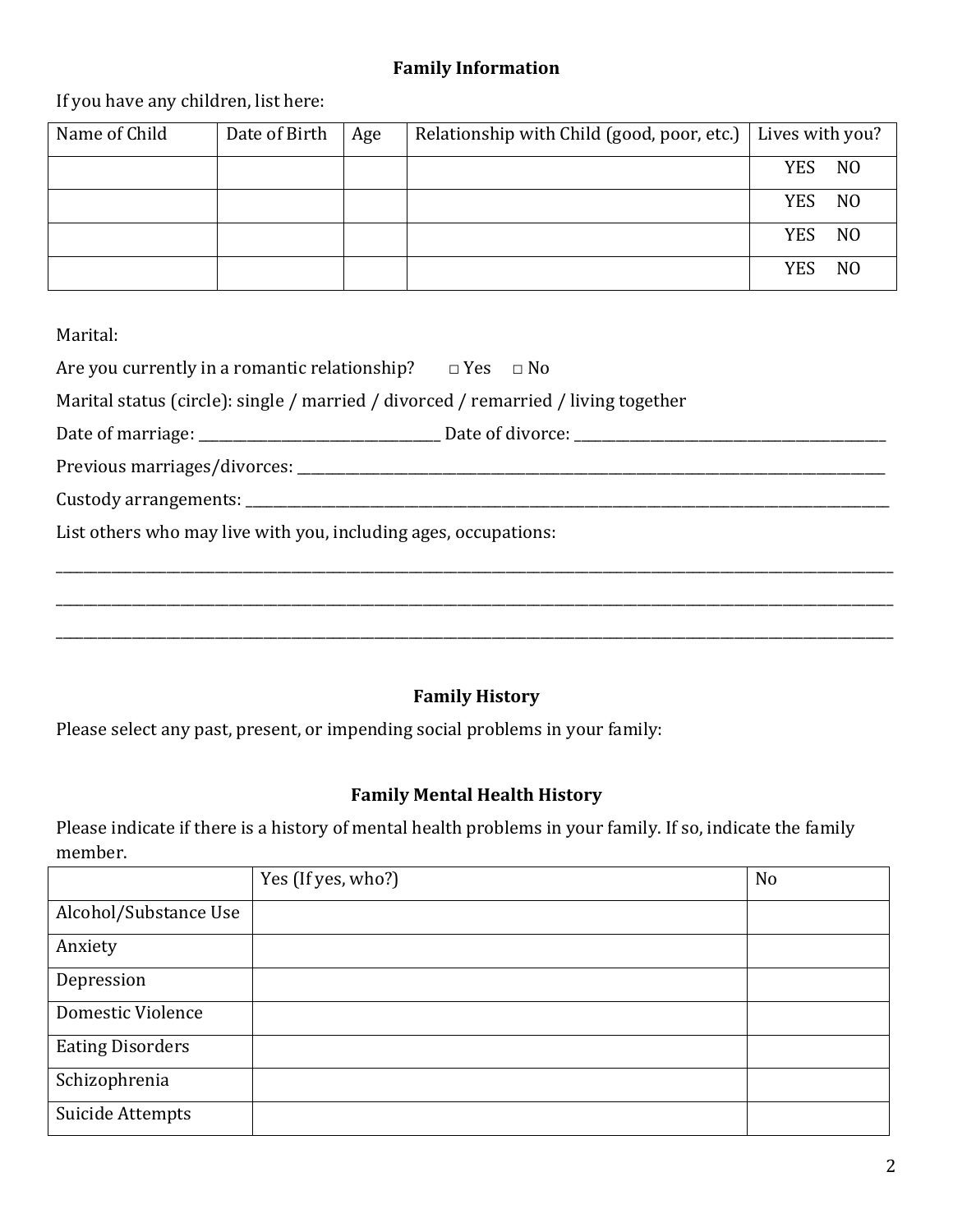### **Health History**

### **Mental health services:**

| Have you previously received any type of mental health service (psychotherapy, psychiatric services)? |  |
|-------------------------------------------------------------------------------------------------------|--|
| If yes, describe: _                                                                                   |  |

### **Psychiatric hospitalizations:**

\_\_\_\_\_\_\_\_\_\_\_\_\_\_\_\_\_\_\_\_\_\_\_\_\_\_\_\_\_\_\_\_\_\_\_\_\_\_\_\_\_\_\_\_\_\_\_\_\_\_\_\_\_\_\_\_\_\_\_\_\_\_\_\_\_\_\_\_\_\_\_\_\_\_\_\_\_\_\_\_\_\_\_\_\_\_\_\_\_\_\_\_\_\_\_\_\_\_\_\_\_\_\_\_\_\_\_\_\_\_\_\_\_\_\_\_\_\_\_\_\_

\_\_\_\_\_\_\_\_\_\_\_\_\_\_\_\_\_\_\_\_\_\_\_\_\_\_\_\_\_\_\_\_\_\_\_\_\_\_\_\_\_\_\_\_\_\_\_\_\_\_\_\_\_\_\_\_\_\_\_\_\_\_\_\_\_\_\_\_\_\_\_\_\_\_\_\_\_\_\_\_\_\_\_\_\_\_\_\_\_\_\_\_\_\_\_\_\_\_\_\_\_\_\_\_\_\_\_\_\_\_\_\_\_\_\_\_\_\_\_\_\_

\_\_\_\_\_\_\_\_\_\_\_\_\_\_\_\_\_\_\_\_\_\_\_\_\_\_\_\_\_\_\_\_\_\_\_\_\_\_\_\_\_\_\_\_\_\_\_\_\_\_\_\_\_\_\_\_\_\_\_\_\_\_\_\_\_\_\_\_\_\_\_\_\_\_\_\_\_\_\_\_\_\_\_\_\_\_\_\_\_\_\_\_\_\_\_\_\_\_\_\_\_\_\_\_\_\_\_\_\_\_\_\_\_\_\_\_\_\_\_\_\_

Have you ever been hospitalized for psychological or emotional difficulties?

If yes, describe, including dates and reasons for hospitalization:

| Are you currently taking any psychiatric medication? | $\Box$ Yes $\Box$ No |  |
|------------------------------------------------------|----------------------|--|
| If yes, list below:                                  |                      |  |

| Medication | Dosage | Reason | Frequency | Prescribing Physician |
|------------|--------|--------|-----------|-----------------------|
|            |        |        |           |                       |
|            |        |        |           |                       |
|            |        |        |           |                       |

|                                                                   | How would you rate your current physical health?                                   |  |  |  |  |  |  |  |
|-------------------------------------------------------------------|------------------------------------------------------------------------------------|--|--|--|--|--|--|--|
| □ Poor □ Unsatisfactory □ Satisfactory □ Good □ Very Good         |                                                                                    |  |  |  |  |  |  |  |
|                                                                   |                                                                                    |  |  |  |  |  |  |  |
|                                                                   |                                                                                    |  |  |  |  |  |  |  |
|                                                                   |                                                                                    |  |  |  |  |  |  |  |
|                                                                   | How would you rate your current sleeping habits?                                   |  |  |  |  |  |  |  |
|                                                                   | □ Poor □ Unsatisfactory □ Satisfactory □ Good □ Very Good                          |  |  |  |  |  |  |  |
|                                                                   |                                                                                    |  |  |  |  |  |  |  |
|                                                                   |                                                                                    |  |  |  |  |  |  |  |
|                                                                   |                                                                                    |  |  |  |  |  |  |  |
|                                                                   | How would you rate your physical activity level?                                   |  |  |  |  |  |  |  |
|                                                                   | $\Box$ Poor $\Box$ Unsatisfactory $\Box$ Satisfactory $\Box$ Good $\Box$ Very Good |  |  |  |  |  |  |  |
|                                                                   |                                                                                    |  |  |  |  |  |  |  |
| How many times per week do you generally exercise? ______________ |                                                                                    |  |  |  |  |  |  |  |
|                                                                   |                                                                                    |  |  |  |  |  |  |  |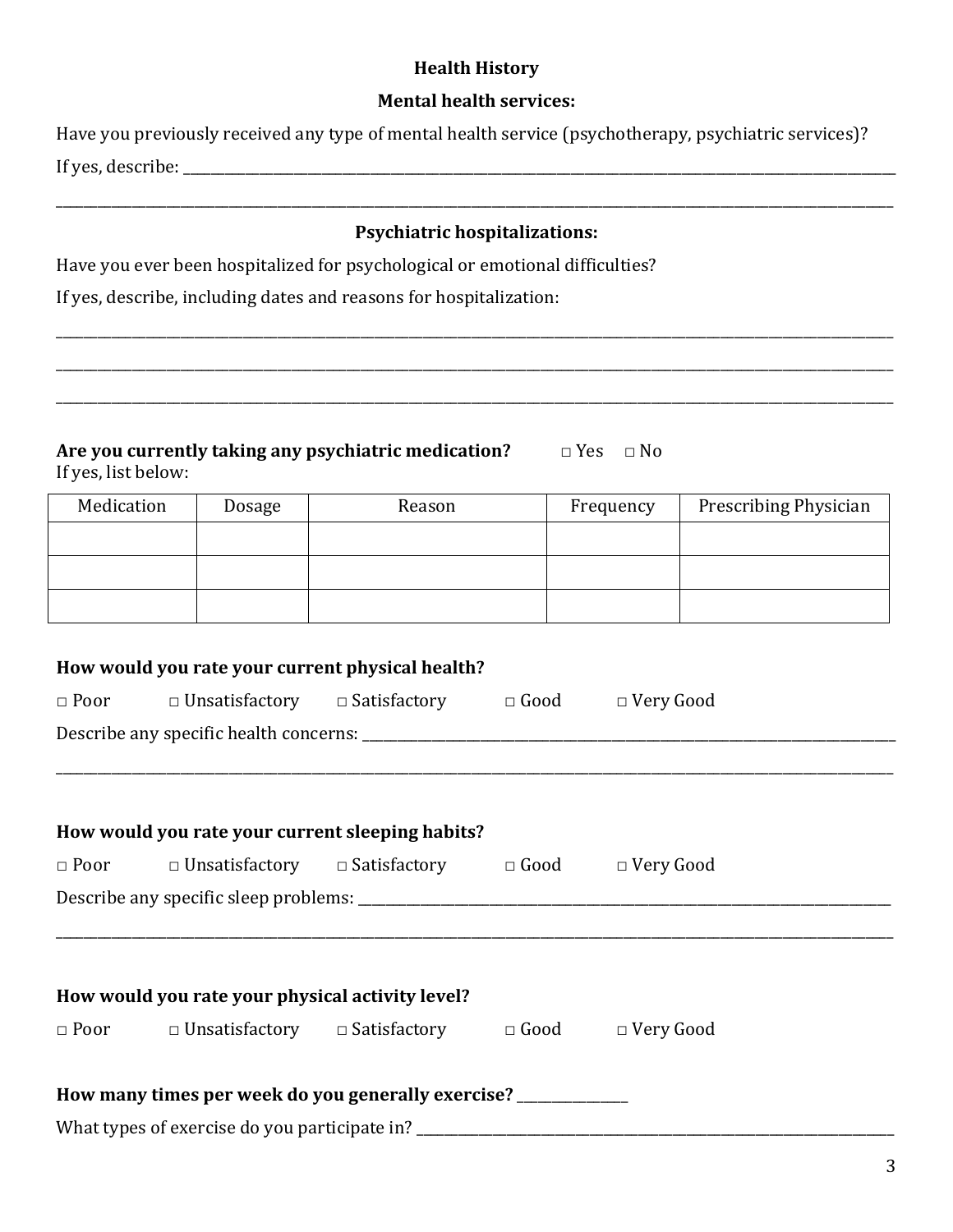## Are you experiencing any difficulties with your appetite or eating patterns?

 $\Box$  Eating less  $\Box$  Eating more  $\Box$  Binging (eating larger-than-average amounts in short periods of time)  $\Box$  Making self vomit  $\Box$  Significant weight change in last two months

| Are you currently experiencing overwhelming sadness, grief or depression? $\Box$ Yes $\Box$ No                                                                                                                                                                                                                                                     |
|----------------------------------------------------------------------------------------------------------------------------------------------------------------------------------------------------------------------------------------------------------------------------------------------------------------------------------------------------|
|                                                                                                                                                                                                                                                                                                                                                    |
| Are you currently experiencing anxiety, panic attacks or have any phobias? $\Box$ Yes $\Box$ No                                                                                                                                                                                                                                                    |
|                                                                                                                                                                                                                                                                                                                                                    |
| Are you currently experiencing any chronic pain? $\Box$ Yes $\Box$ No                                                                                                                                                                                                                                                                              |
| Have you had suicidal thoughts recently?<br>$\Box$ frequently $\Box$ sometimes $\Box$ rarely $\Box$ never                                                                                                                                                                                                                                          |
| Have you had suicidal thoughts in the past?<br>$\Box$ frequently $\Box$ sometimes $\Box$ rarely $\Box$ never                                                                                                                                                                                                                                       |
|                                                                                                                                                                                                                                                                                                                                                    |
| ,我们也不会有什么。""我们的人,我们也不会有什么?""我们的人,我们也不会有什么?""我们的人,我们也不会有什么?""我们的人,我们也不会有什么?""我们的人<br>,我们也不会有什么。""我们的人,我们也不会有什么?""我们的人,我们也不会有什么?""我们的人,我们也不会有什么?""我们的人,我们也不会有什么?""我们的人<br>Have you ever intentionally inflicted any harm upon yourself?<br>$\Box$ Yes $\Box$ No                                                                                      |
| Do you drink alcohol more than once a week?<br>$\Box$ Yes $\Box$ No                                                                                                                                                                                                                                                                                |
| How often do you engage recreational drug use?<br>$\mathbf{r}$ and $\mathbf{r}$ are $\mathbf{r}$ and $\mathbf{r}$ are $\mathbf{r}$ and $\mathbf{r}$ are $\mathbf{r}$ and $\mathbf{r}$ are $\mathbf{r}$ and $\mathbf{r}$ are $\mathbf{r}$ and $\mathbf{r}$ are $\mathbf{r}$ and $\mathbf{r}$ are $\mathbf{r}$ and $\mathbf{r}$ are $\mathbf{r}$ and |

□ Daily □ Weekly □ Monthly □ Infrequently □ Never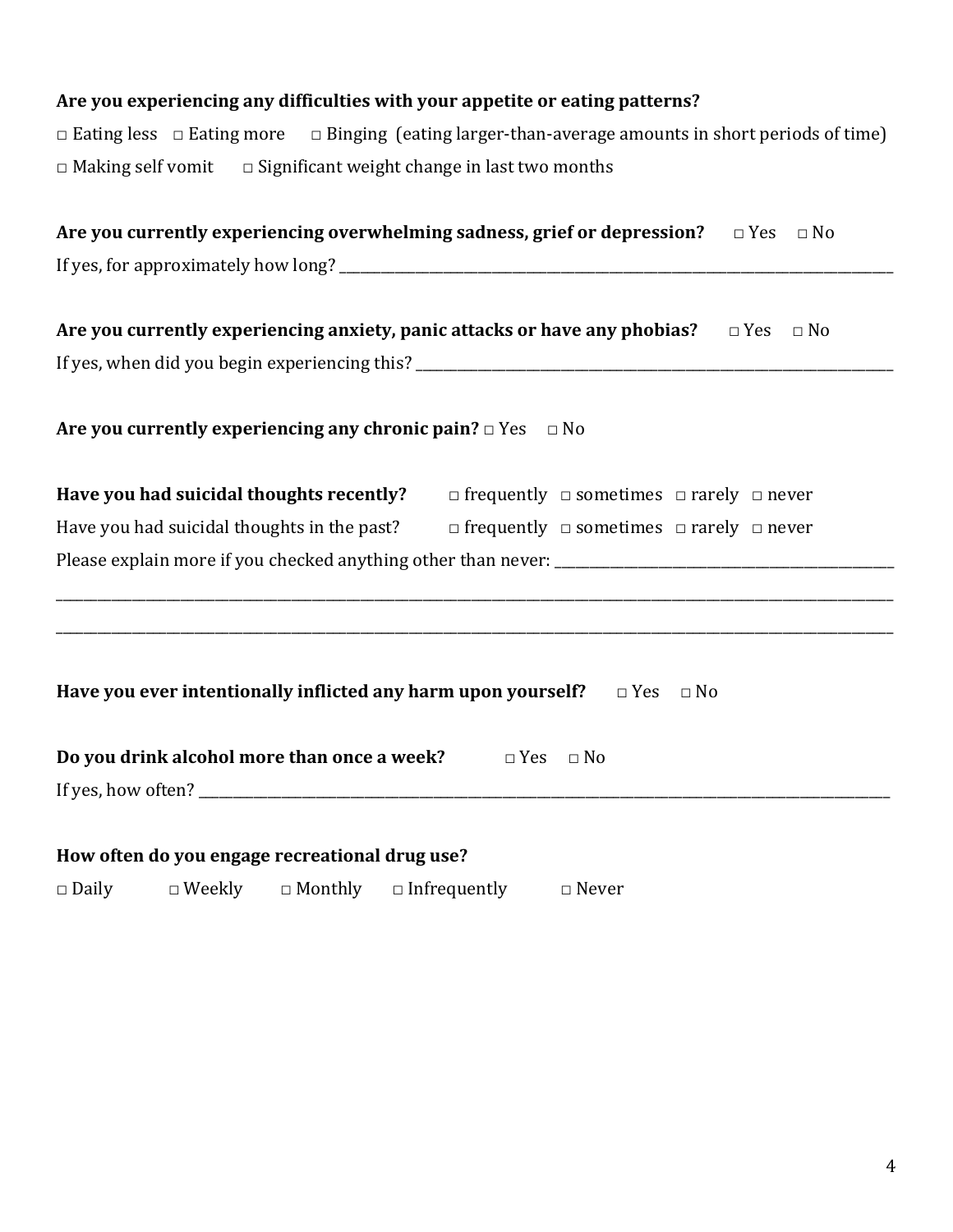|                                                                                                     |   |   |                 | <b>Safety and Trauma</b> |            |             |   |   |    |
|-----------------------------------------------------------------------------------------------------|---|---|-----------------|--------------------------|------------|-------------|---|---|----|
| Is there a concern about violence in your life today, either from you or towards you?               |   |   |                 |                          |            |             |   |   |    |
| If yes, please explain:                                                                             |   |   |                 |                          |            |             |   |   |    |
|                                                                                                     |   |   |                 |                          |            |             |   |   |    |
|                                                                                                     |   |   |                 |                          |            |             |   |   |    |
|                                                                                                     |   |   |                 |                          |            |             |   |   |    |
|                                                                                                     |   |   |                 |                          |            |             |   |   |    |
|                                                                                                     |   |   |                 |                          |            |             |   |   |    |
| How concerned for your safety are you on a scale of 1 to 10, with 10 being the worst? (Circle one): |   |   |                 |                          |            |             |   |   |    |
| $\mathbf{1}$                                                                                        | 2 | 3 | $4\overline{ }$ | 5                        | 6          | $7^{\circ}$ | 8 | 9 | 10 |
|                                                                                                     |   |   |                 |                          |            |             |   |   |    |
| Have you ever experienced any abuse, assault, or harassment?                                        |   |   |                 |                          |            |             |   |   |    |
| If yes, identify: $\Box$ physical $\Box$ emotional $\Box$ verbal $\Box$ sexual                      |   |   |                 |                          |            |             |   |   |    |
|                                                                                                     |   |   |                 |                          |            |             |   |   |    |
|                                                                                                     |   |   |                 |                          |            |             |   |   |    |
|                                                                                                     |   |   |                 |                          |            |             |   |   |    |
|                                                                                                     |   |   |                 |                          |            |             |   |   |    |
|                                                                                                     |   |   |                 |                          |            |             |   |   |    |
| In what ways does this impact you today?                                                            |   |   |                 |                          |            |             |   |   |    |
|                                                                                                     |   |   |                 |                          |            |             |   |   |    |
|                                                                                                     |   |   |                 |                          |            |             |   |   |    |
|                                                                                                     |   |   |                 |                          |            |             |   |   |    |
|                                                                                                     |   |   |                 |                          |            |             |   |   |    |
|                                                                                                     |   |   |                 |                          |            |             |   |   |    |
|                                                                                                     |   |   |                 |                          |            |             |   |   |    |
|                                                                                                     |   |   |                 |                          |            |             |   |   |    |
|                                                                                                     |   |   |                 |                          | Employment |             |   |   |    |
|                                                                                                     |   |   |                 |                          |            |             |   |   |    |
|                                                                                                     |   |   |                 |                          |            |             |   |   |    |
|                                                                                                     |   |   |                 |                          |            |             |   |   |    |